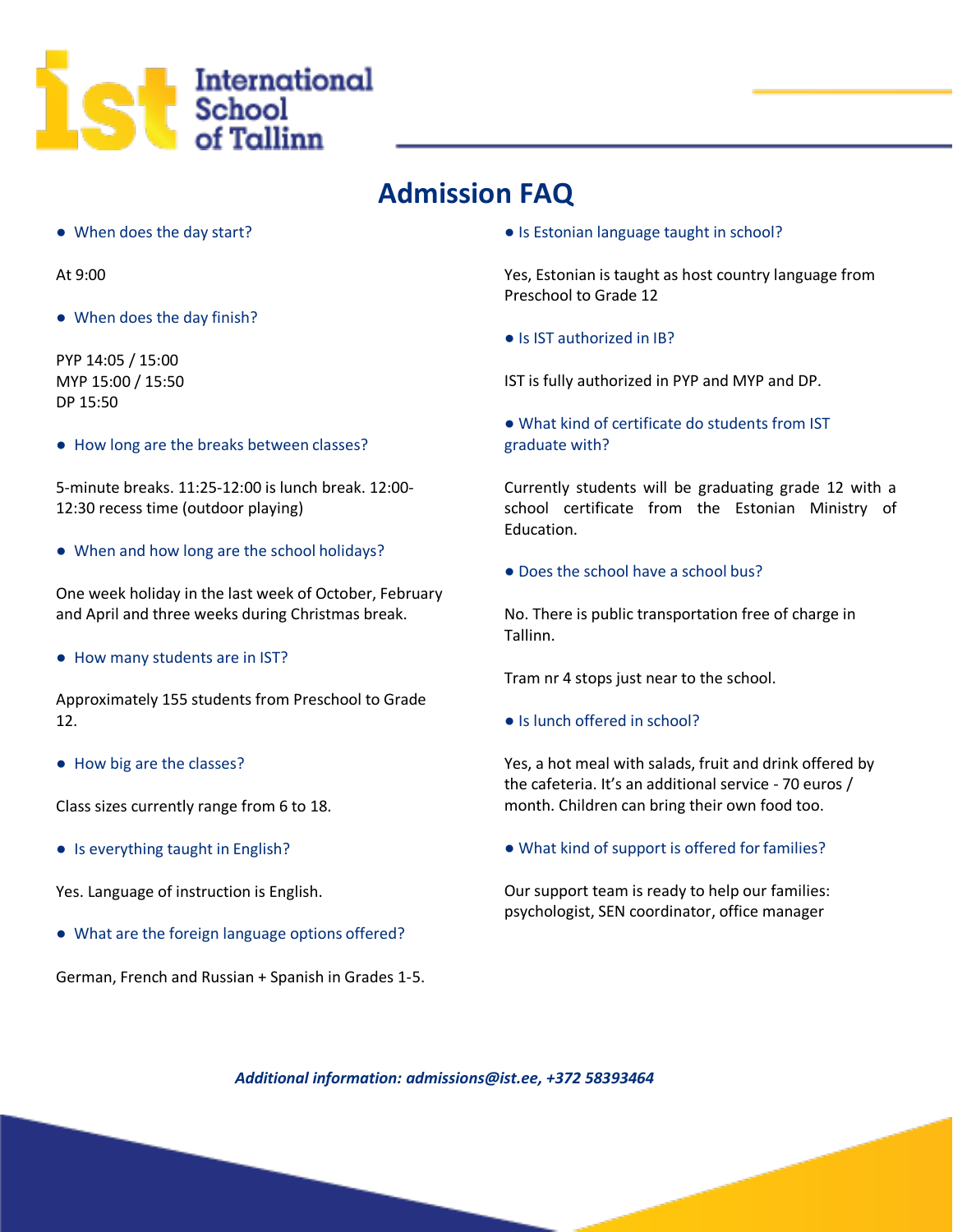

## **Admission FAQ**

● When are applications for IST accepted?

Throughout the year

- What are the first steps for admission?
- 1. Send an e-mail t[o admissions@ist.ee](mailto:admissions@ist.ee)
- 2. Filling in enrolment form and questionnaire
- 3. Sending requested documents
- 4. Attending at the Admission test. At IST we have online Admission tests in English and Math starting from Grade 6
- 5. Signing the contract
- What documents are necessary for admission?
- 1. Study reports from previous school
- 2. Copy of the photo page of passports (child + parents)
- 3. Passport-size photograph of the child
- What is the tuition fee?

Preschool - 6900 €/ac.year PYP - 8300 €/ac.year MYP - 8700 €/ac.year DP - 8900 €/ac.year

● What are the payment options?

There are 2 payment options:

- 1. Full payment in advance (additional 5% discount)
- 2. Initial payment 20% of the sum, and monthly payments September-May
- Are the supplies provided by the school?

No, the school provides the list of the supplies needed.

● Are the learning materials included in tuition fee?

Yes, the school provides with the learning materials and access to online platforms Mathletics and Razkids

● How much do the additional services cost?

Aftercare - 120€ / month Lunch - 70€ / month Extracurricular activities - ca 35-45€/month

● Does the school use eDiary?

Yes, Managebac is used as a student information system.

• Are there any discounts available?

Family discount for families with more than 1 child in the school Need-based discount Discount for Ülemiste City employees

● When will be the new building ready?

We hope to move to the new building during 2023/2024 academic year

● Where will be the new school building located?

It will be located in Valukoja street, Ülemiste City

*Additional information: [admissions@ist.ee, +](mailto:admissions@ist.ee)372 58393464*